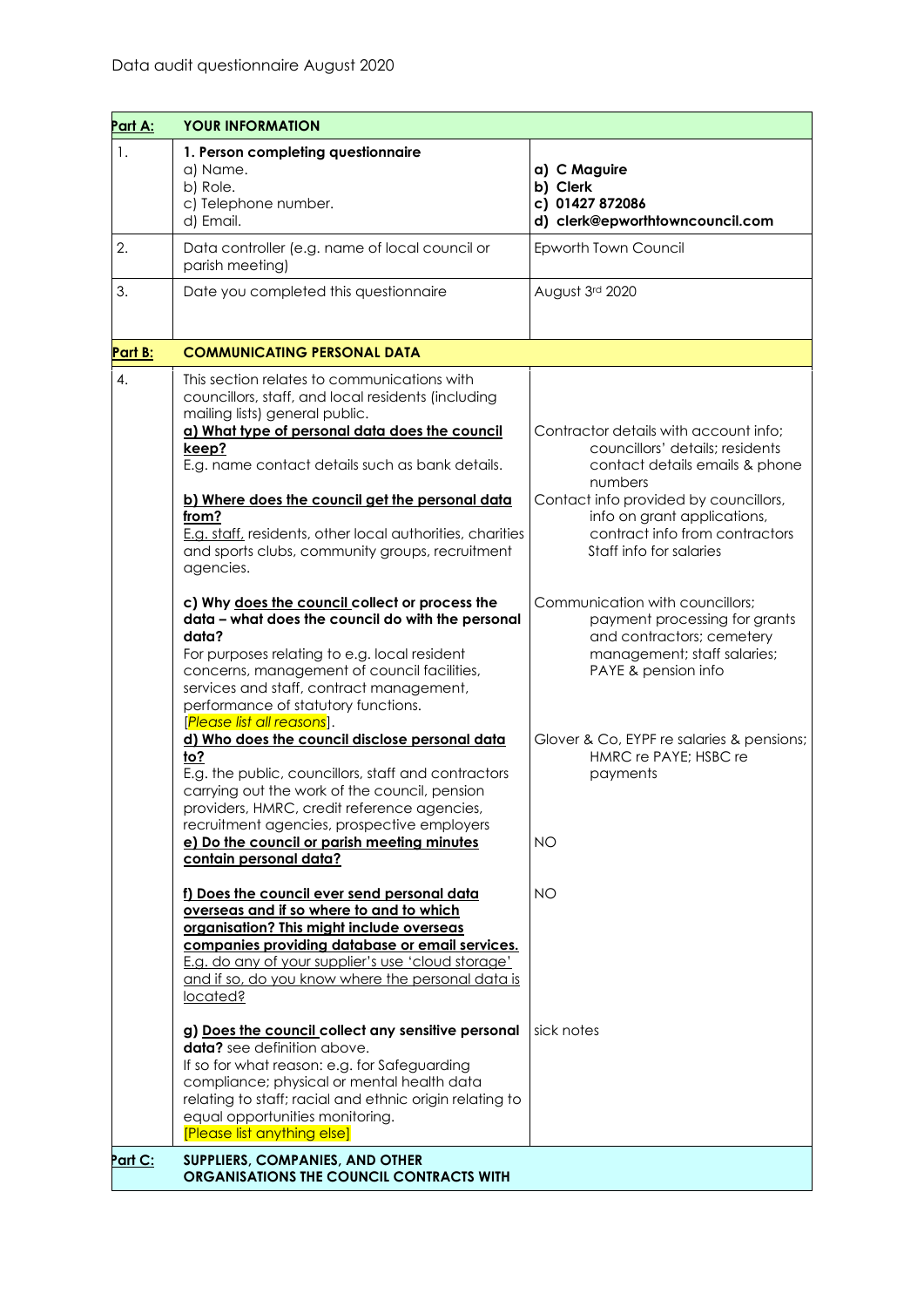| 5.      | About individuals or representatives of<br>organisations which supply us with services such as<br>for council repairs, or with whom we are in<br>contact<br>a) Who does the council keep personal data<br>about?<br>E.g. Tradesman, recruitment agencies, surveyors,<br>architects, builders, suppliers, advisers, payroll<br>processors. | Contractors, staff & councillors                                                                                                                       |
|---------|-------------------------------------------------------------------------------------------------------------------------------------------------------------------------------------------------------------------------------------------------------------------------------------------------------------------------------------------|--------------------------------------------------------------------------------------------------------------------------------------------------------|
|         | [Please list any others]<br>b) What type of personal data does the council<br>keep?<br>E.g. name, contact details, qualifications,<br>financial details, details of certificates and<br>diplomas, education, and skills.<br>[Please list any others]                                                                                      | Name, addresses, phone numbers                                                                                                                         |
|         | c) Where does the council get the data from?<br>E.g. the individuals, suppliers.<br>[Please list any others]                                                                                                                                                                                                                              | From the individuals concerned                                                                                                                         |
|         | d) Why does the council collect or process the<br>data?<br>E.g. council property maintenance and repairs<br>and management of council facilities pay and<br>manage staff.<br>[Please list any other reasons].                                                                                                                             | As listed, asset management; pay;                                                                                                                      |
| Part D: | <b>GENERAL QUESTIONS ABOUT PERSONAL DATA</b>                                                                                                                                                                                                                                                                                              |                                                                                                                                                        |
| 6.      | a) How does the council store the personal data<br>collected?                                                                                                                                                                                                                                                                             | Hard copies in locked safe; password<br>protected computer                                                                                             |
|         | Does the council take any steps to prevent<br>b)<br>unauthorised use of or access to personal data<br>or against accidental loss, destruction, or<br>damage? If so, what?<br>How does the council manage access to data<br>C).<br>- what is the process involved in giving access<br>to staff or councillors?                             | Fire resistant safe; computer passwords;<br>officer only access<br>Councillors access limited to "need to<br>know" staff other than clerk no<br>access |
| 7.      | Do any procedures exist for e.g. correcting,<br>a)<br>deleting, restricting, personal data? If so,<br>please provide details.                                                                                                                                                                                                             | Clerks management!                                                                                                                                     |
| 8.      | Who has access to / is provided with the<br>a)<br>personal data (internally and externally)?<br>Is there an authorisation procedure for<br>b)<br>accessing personal data? If so, please provide<br>details.                                                                                                                               | Clerks management to PAYE providers<br>and ERPF re pensions, current<br>discussions on direct bank<br>payment for payroll                              |
| 9.      | Does the council provide a copy of all existing<br>privacy notices?                                                                                                                                                                                                                                                                       | On website (hard copy on request)                                                                                                                      |
| 10.     | So far as the council is aware, has any personal<br>data which was gathered for one purpose been<br>used for another purpose (e.g. communicating<br>council news?) If so, please provide details.                                                                                                                                         | Not to the clerk's knowledge                                                                                                                           |
| 11.     | Does the council have any policies, processes, or<br>procedures to check the accuracy of personal<br>data?                                                                                                                                                                                                                                | Not currently                                                                                                                                          |
| 12.     | In the event of a data security breach<br>a)<br>occurring, does the council have in place<br>processes or procedures to be followed?<br>What are these?<br>b)                                                                                                                                                                             | Not currently                                                                                                                                          |